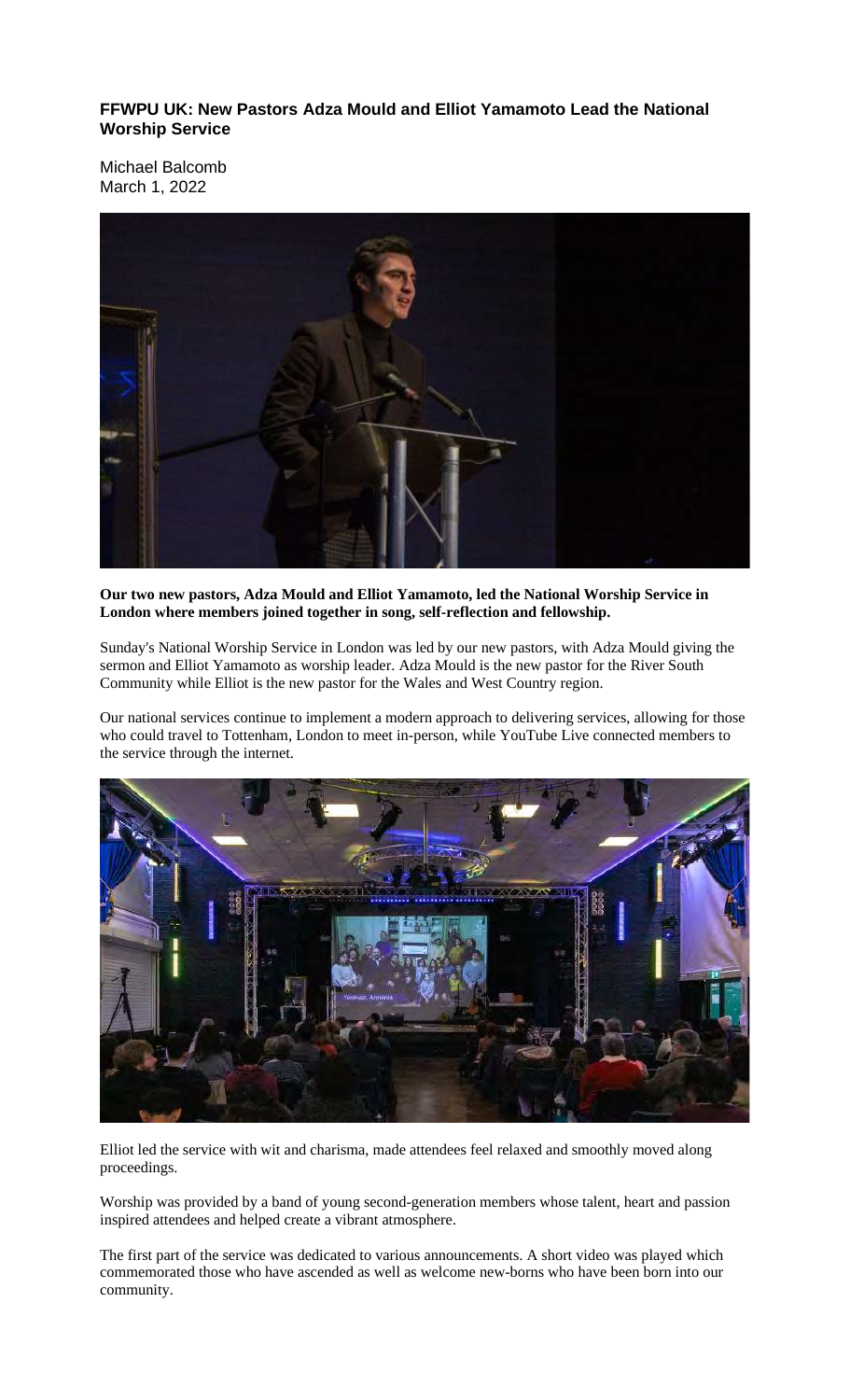Ajay Rai then was brought onto the stage to introduce our new partnership with TogetherAll, an online wellbeing and mental health community. For more information on TogetherAll, please click here.

Following on from Ajay, Dr Michael Balcomb took the stage to officially announce the pastors who will be stepping down from their years of service and also introduced the new pastors who will be taking on the responsibilities of pastorship.



Dr Balcomb proceeded to give a brief report on his experiences in Korea, his time at the World Summit and attending True Mother, Dr Hak Ja Han Moon.

After Dr Balcomb's report, Adza Mould gave the sermon which was titled: "Confession". To watch the full sermon, *click here*. He said: "Look to the three Blessings.

"Wherever we are falling short in fulfilling the three Blessings, let us find out what it is that we are lacking and address those lacks.

"So that we can then come into God's sweetness, the sweetness of God that never fails."

Adza's father, Hermon Mould, 90, was in the audience on Sunday. On his son becoming pastor, he said: "He's [Adza] always wanted to be a pastor. I'm proud of him."

After the service was brought to a close, those who attended bonded over a hearty lunch of pizza and refreshments.

Our new pastors led the worship service with passion and heart which resulted in an enriching event for all those who attended.

We would like to thank all those involved in making the service a success! Keep an eye out for the **next national service.**

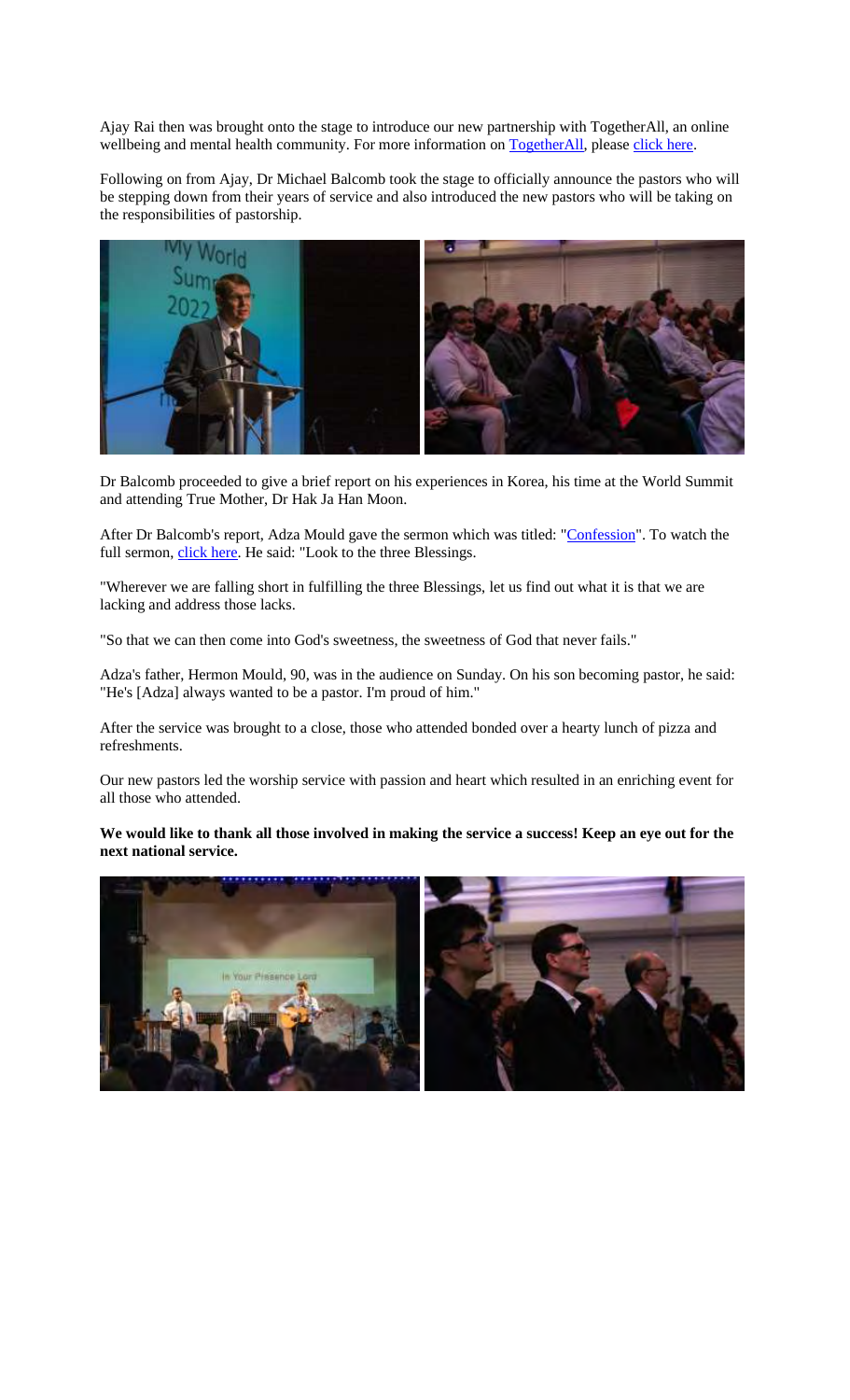



PR@FFWPU

 $\equiv$ 

March 1, 2022 | Articles | Online Event, Sermon, Video, Videos, Worship Service

# Catch Up On February's National Worship Service By Watching The Sermon!

**The sermon from February's National Sunday Service in Tottenham is now available to watch online. The title of the sermon was "Confession" and it was given by our new pastor, Adza Mould.**

Watch the sermon below or directly on Vimeo. Catch up on our previous national service sermons here.



**National Service - February 27th 2022**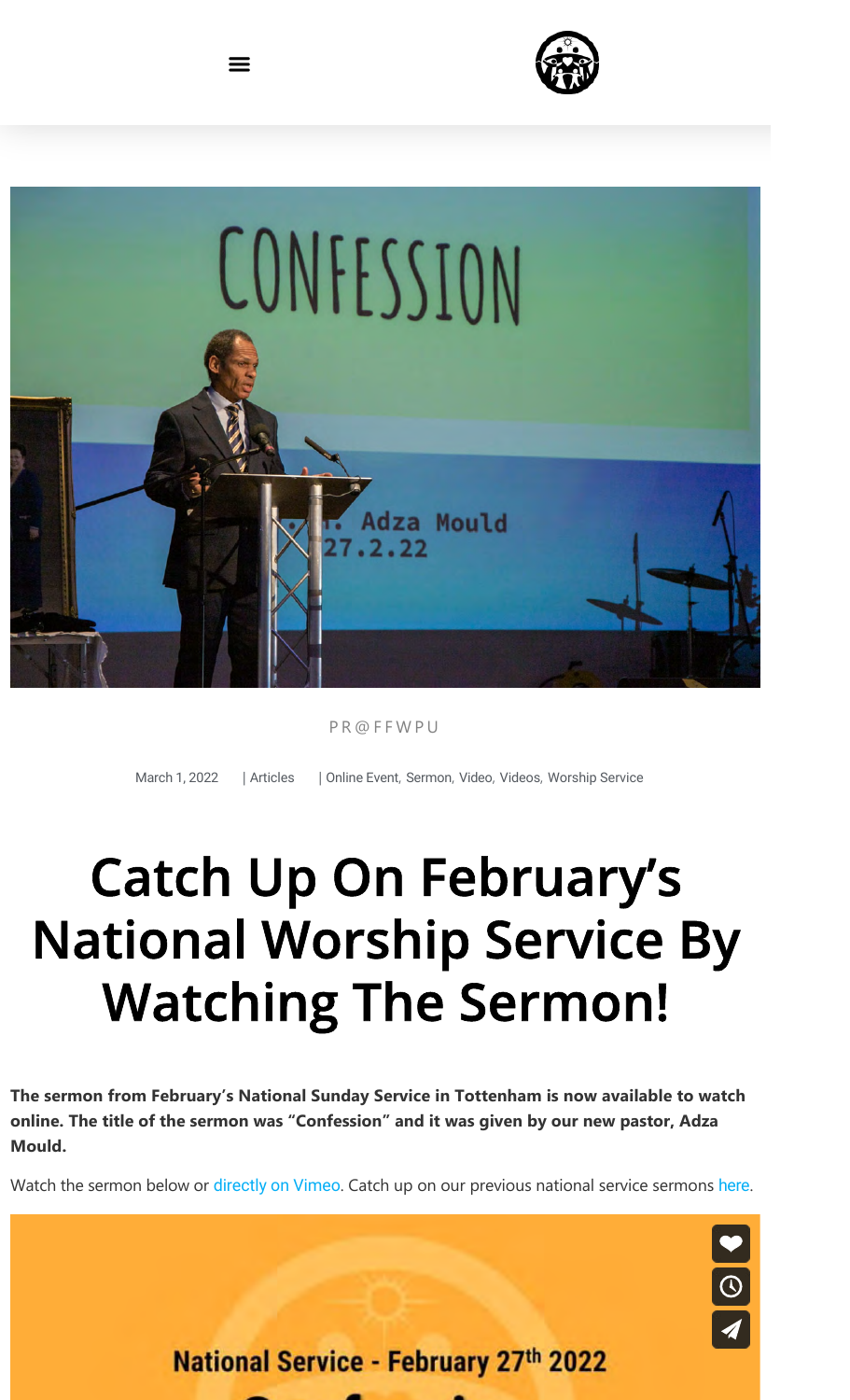

You can also watch the full service on YouTube.

# SHARE THIS POST



## OTHER ARTICLES YOU MIGHT BE INTERESTED IN



### New Pastors Lead National Worship Service

PR@FFWPU | 2 March 2022

Our two new pastors, Adza Mould and Elliot Yamamoto, led the National Worship Service in London where members joined together in song, self-reflection and fellowship.

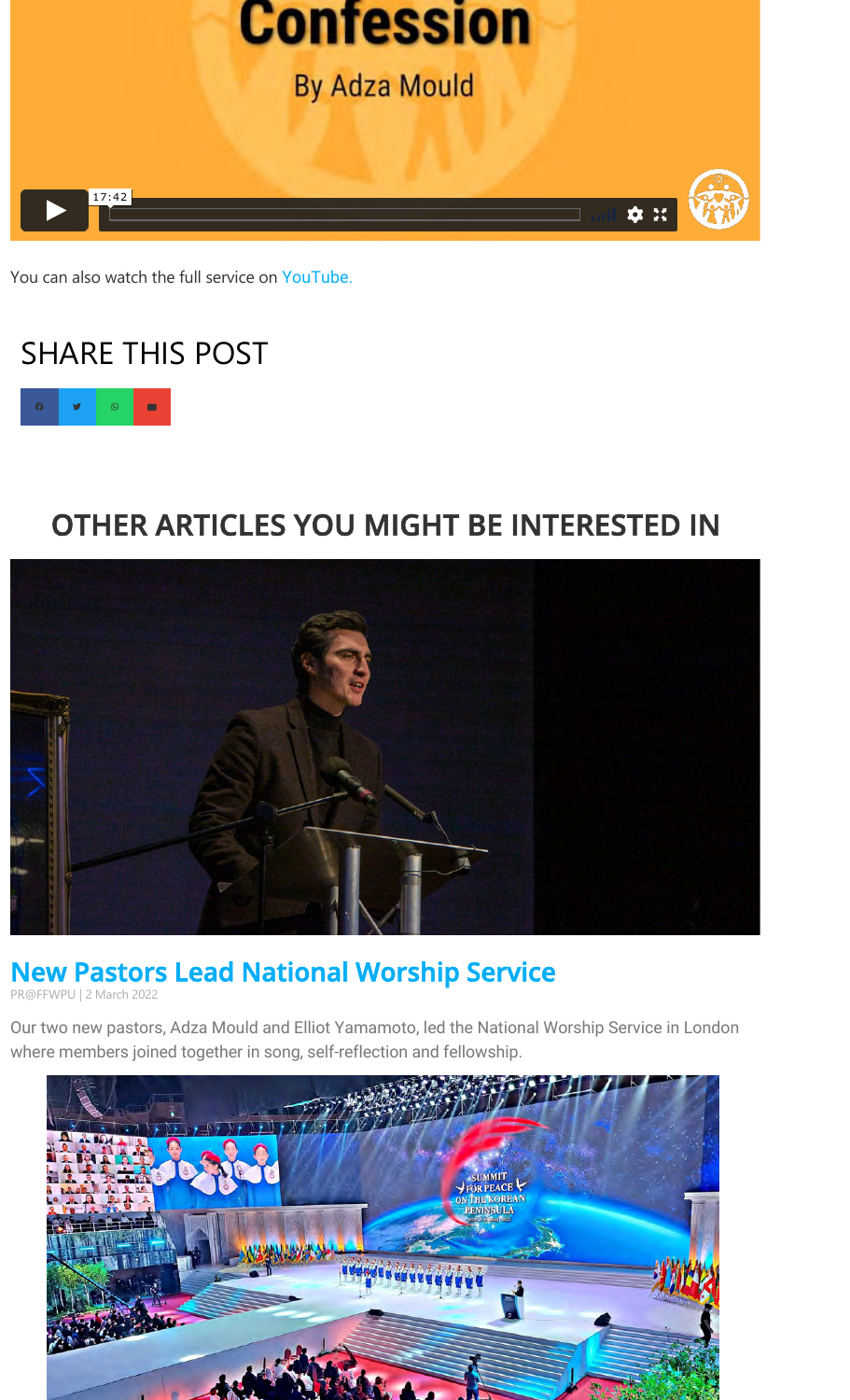

#### Prominent Leaders Attend World Summit 2022

PR@FFWPU | 16 February 2022

World Summit 2022 brought together heads of state, former U.S. officials and other dignitaries both virtually and in-person to promote world peace. Organised by the



#### Get To Know Our New Pastor: Elliot Yamamoto (Video Interview)

PR@FFWPU | 16 February 2022

 $FF$ 

Media

We sat down with our new Wales and West Country Pastor, Elliot Yamamoto, and asked him about his goals moving forward, how he feels about

|                             | WEEKLY NEWSLETTER           |                      |
|-----------------------------|-----------------------------|----------------------|
|                             | SUBSCRIBE HERE              |                      |
|                             | togetherall                 |                      |
|                             |                             |                      |
| VPU                         | <b>RESOURCES</b>            | <b>SUPPORT</b>       |
| et The Team<br>diation Team | TogetherAll<br><b>Books</b> | Donation<br>Gift Aid |